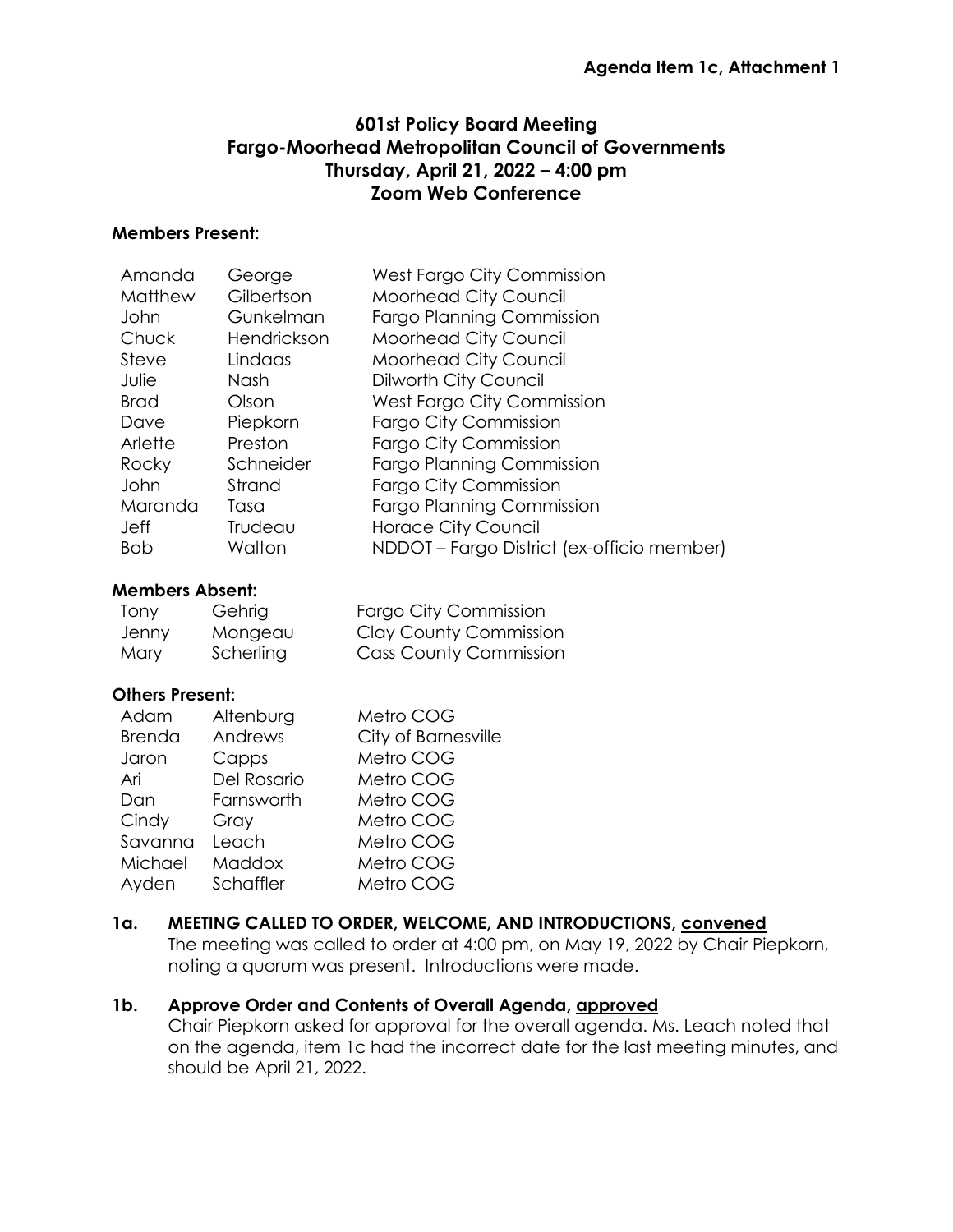*MOTION***: Approve the contents of the Overall Agenda of the May 19, 2022 Policy Board Meeting. Mr. Olson moved, seconded by Mr. Lindaas** *MOTION,* **passed Motion carried unanimously.**

### **1c. Past Meeting Minutes, approved**

Chair Piepkorn asked for approval of the Minutes of the April 21, 2022 Meeting.

*MOTION***: Approve the April 21, 2022 Policy Board Meeting Minutes. Mr. Strand moved, seconded by Mr. Hendrickson** *MOTION***, passed Motion carried unanimously.**

### **1d. Monthly Bills, approved**

Chair Piepkorn asked for approval of the May 2022 Bills as listed on Attachment 1d.

*MOTION***: Approve the May 2022 Bills List. Mr. Lindaas moved, seconded by Mr. Trudeau** *MOTION***, passed Motion carried unanimously.**

### **2. CONSENT AGENDA**

Chair Piepkorn asked for approval of Items a-d on the Consent Agenda.

a. April Month End Report

*MOTION***: Approve Item a on the Consent Agenda. Mr. Olson moved, seconded by Mr. Gunkelman** *MOTION***, passed Motion carried unanimously.**

### **3. REGULAR AGENDA**

### **3a. Public Comment Opportunity**

No public comments were made or received.

### **3b. 2022-2025 Transportation Improvement Program Amendment #4**

Mr. Del Rosario presented Amendment #4 to the Metro COG 2022-2025 Transportation Improvement Program (TIP). A public notice was published in The Forum of Fargo-Moorhead on Wednesday, May 4, 2022, which advertised the public hearing, detailed how to request more information, and provided information on how to make public comment regarding the proposed amendment. No comments have been received.

The proposed amendment to the 2022-2025 TIP is as follows:

**1.** Addition of Project 9224001: Preliminary Engineering (PE) phase of an upcoming reconstruction project of the I-29/CR 20 Interchange. The PE phase of the project has a budget of \$3,000,000, of which \$2,700,000 (90%) will be

601st Meeting of the FM Metro COG Policy Board – page 2 Thursday, May 19, 2022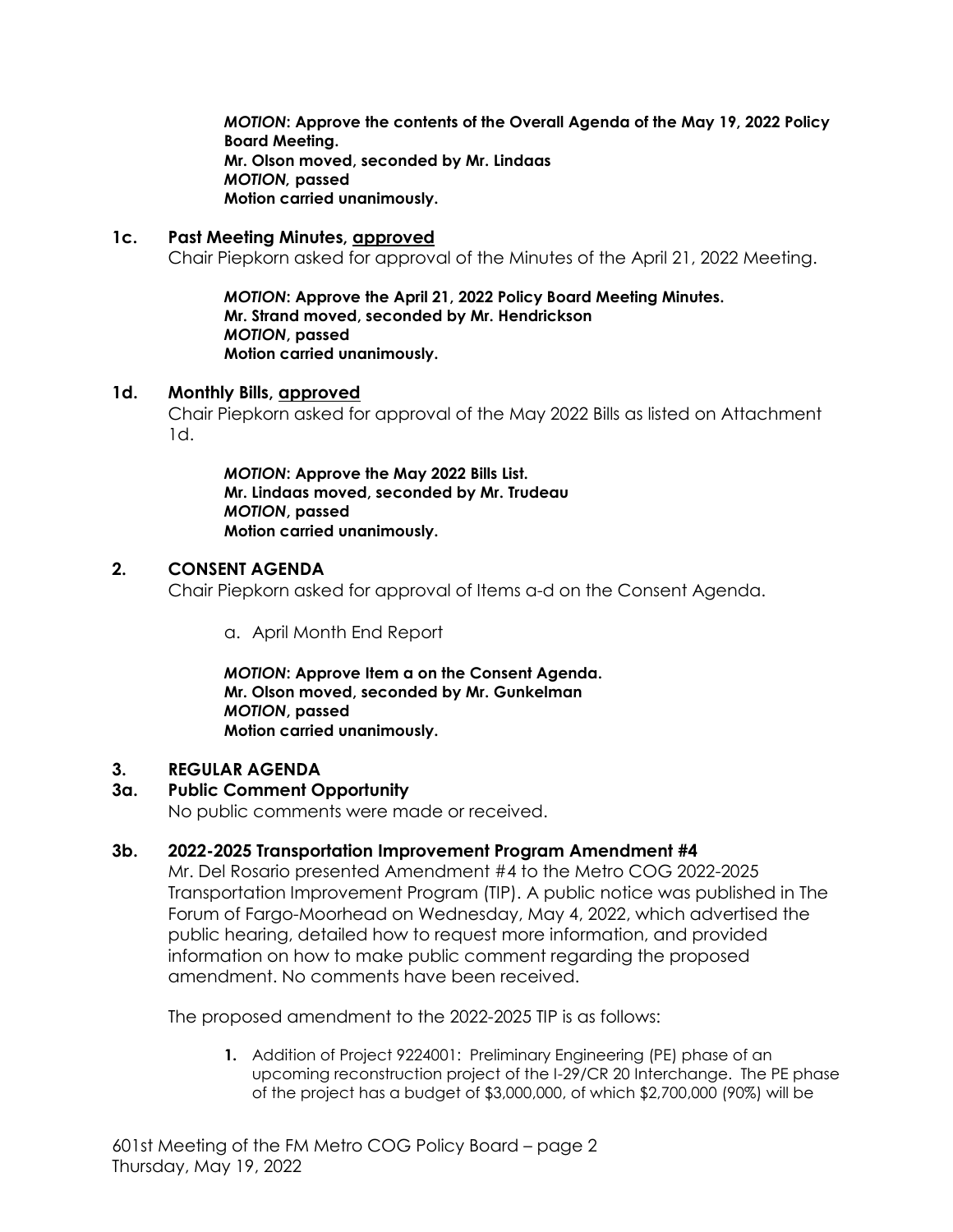provided through federal Interstate Maintenance (IM) funds, and \$300,000 (10%) will be provided by NDDOT for the required local match.

**2.** Modification of Project 9221001: NDDOT chip seal rehabilitation project on ND 18 from ND 10 to Cass/Traill County line (2022). The total project cost increased 47% from \$794,000 to \$1,167,503 of which the Federal Non-National Highway System - State Rural Project (Non-NHS-S) funds increased 47% from \$635,200 to \$934,002 and state funds increased 47% from \$158,800 to \$233,501.

The reconstruction of the I-29 interchange with CR 20 is not currently programmed within Metro COG's 2022-2025 TIP. It is estimated that this project would take place sometime in the 2026-2028 timeframe. A specific construction year has not been determined. Metro COG will work with NDDOT to determine when the reconstruction of the interchange will be programmed within Metro COG's TIP and when the project will be ultimately be constructed.

Mr. Lindaas moved to open the public hearing, Mr. Trudeau seconded the motion. No comments were received. Mr. Gunkelman moved to close the public hearing, Mr. Olson seconded the motion.

*MOTION***: Approve Amendment #4 of the Metro COG 2022-2025 Transportation Improvement Program (TIP). Ms. Preston moved, seconded by Mr. Lindaas.** *MOTION***, passed Motion carried unanimously.**

**3c. Transportation Technical Committee (TTC) Bylaws Amendment and Administrative Policies Amendment to Address the Bicycle and Pedestrian Committee Policies and Procedures**

Ms. Gray presented an amendment to the Transportation Technical Committee (TTC) Bylaws to address the Bicycle and Pedestrian Committee Policies and Procedures. During the NDDOT's audit of Metro COG's Title VI program, no established procedures were identified for the selection of citizen members of the Bike/Ped committee.

A summary of the amendments to the TTC Bylaws is as follows:

- Section 2.2 Purpose change reference to Long Range Transportation Plan (LRTP) to Metropolitan Transportation Plan (MTP)
- Section 3.1.1 change reference of West Fargo Public Works to West Fargo Engineering
- Section 3.4 clarification of the process for filling certain positions on the Transportation Technical Committee
- Section 8. New Section describing the role of the Metropolitan Bicycle and Pedestrian Committee, establishing it as a subcommittee of the TTC, and directing the reader to Appendix C
- Addition of Appendix C. Selection and Appointment of Representatives to the Metropolitan Bicycle and Pedestrian Committee
- Transit Representation Based on TTC recommendation, addition of metro-wide transit representative to the list of Bicycle and Pedestrian Committee members

601st Meeting of the FM Metro COG Policy Board – page 3 Thursday, May 19, 2022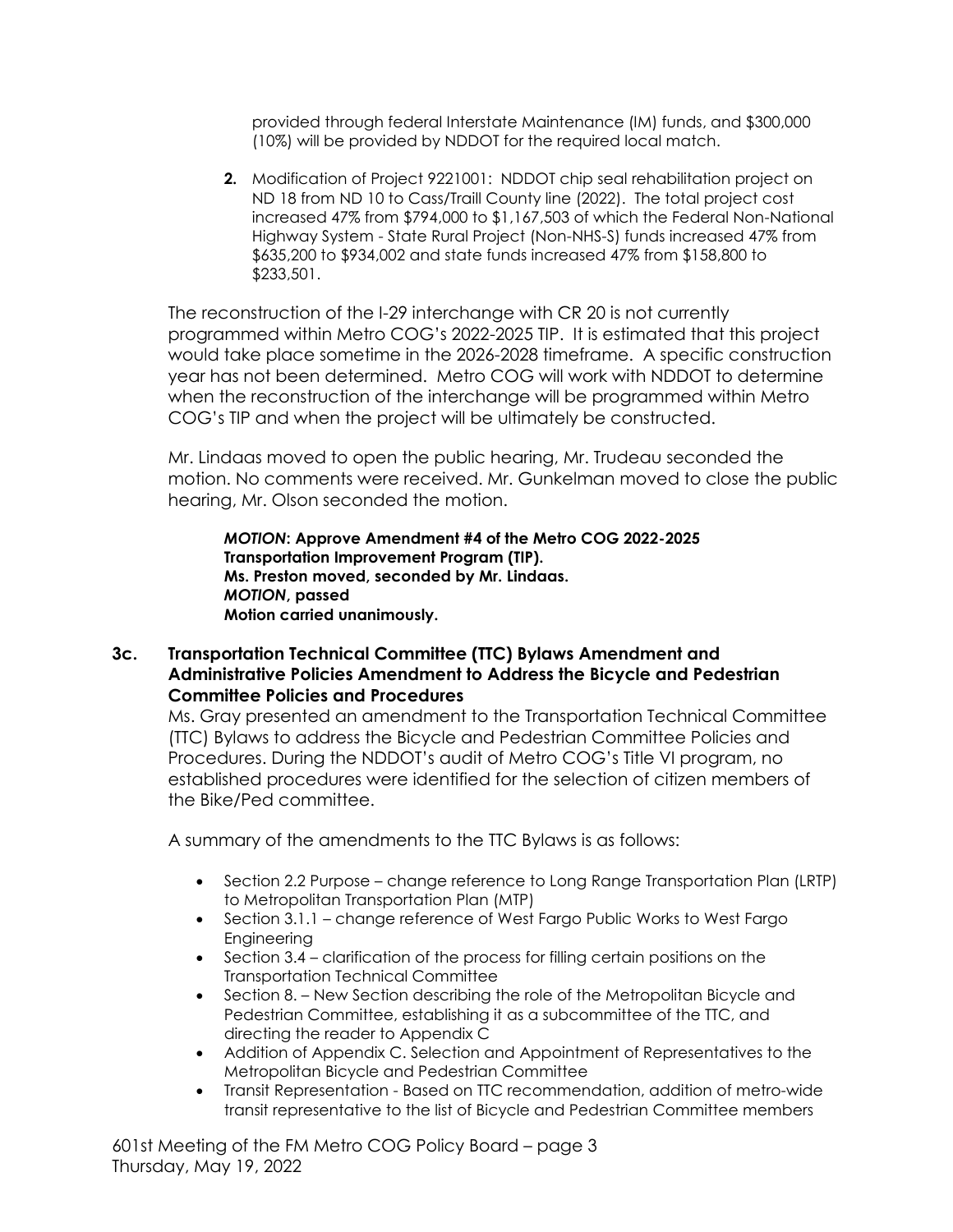A formal policy was found in the Metro COG Administrative Policies, which will be deleted and moved (and updated) to the TTC Bylaws. The corresponding amendment to the Administrative Policies is as follows:

 Deletion of Article XXXI. Selecting and Appointing Voting Citizen Representatives to the Metropolitan Bicycle and Pedestrian Committee

*MOTION***: Approve the proposed amendments to the TTC Bylaws and the Administrative Policies to address the Title VI audit findings regarding the policies of the Bicycle and Pedestrian Committee membership. Mr. Schneider moved, seconded by Mr. Olson.** *MOTION***, passed Motion carried unanimously.**

### **3d. 2023 Budget Estimate**

Ms. Gray presented the draft 2023 Metro COG budget. The budget breakdown includes the internal operations and overhead, proposed projects, budget and local match responsibilities, and the jurisdictional dues breakdown. There was also a comparison to previous budgets and jurisdictional breakdowns.

A variable is the increased amounts of consolidated planning grant funds being provided to the states through the IIJA legislation. Some of this increase will find its way to Metro COG, but amounts have yet to be determined.

Another variable is the extent to which NDDOT wishes to change the funding formula between the MPOs in North Dakota. If the formula is changed, Metro COG will likely receive less funding than it currently does. She emphasized that Metro COG does not agree with the notion of any such adjustments, especially at a time when our responsibilities are increasing with the Transportation Management Area (TMA) designation.

Another potential variable is the possible designation of Minot as an MPO. If this were to occur, CPG amounts would need to be spread to a fourth MPO within ND.

Once these variables have become clearer, adjustments may be made to the budget to account for them.

Mr. Strand asked if a wage analysis was ever completed, and Ms. Gray said that it was started, but the process was not completed. Ms. Gray said that she can follow through with the analysis and get the study completed. The board agreed that the analysis should be completed, but also acknowledged Ms. Gray's suggestion that it does not seem like a great need at this time.

#### *MOTION***: Accept Metro COG's budget estimate for 2023, with the understanding that refinements will be made once US Census and urban area boundaries are complete, and more is known about future CPG amounts. Mr. Gilbertson moved, seconded by Ms. Preston**